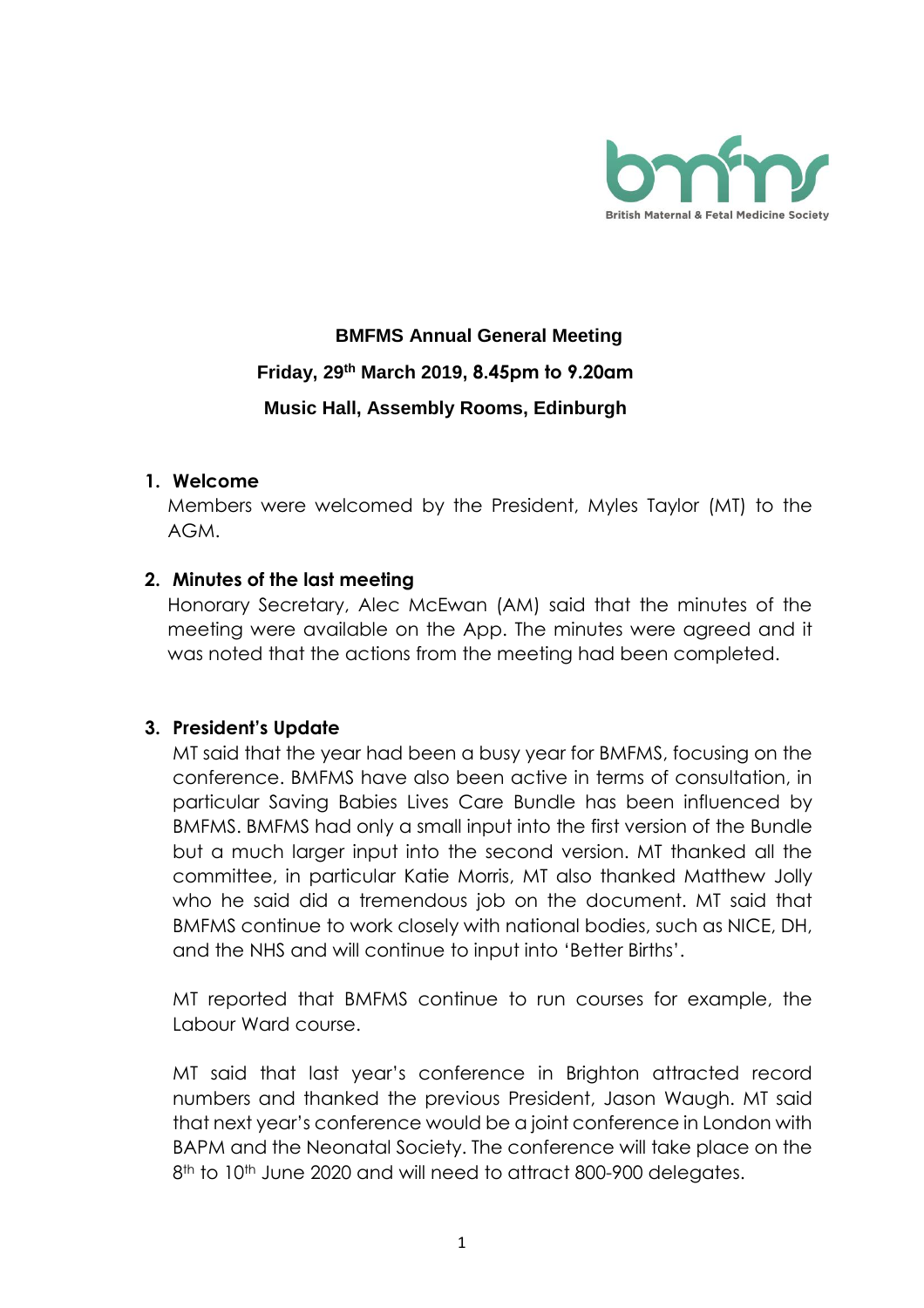MT said the recent BMFMS re-branding had been carried out by Hamptons at no additional cost

MT announced that the new BMFMS website was now live and in the near future members will be able to join online.

- 4. a. AM said the following members were returned in elections in 2018:
	- Alina Vais and Catherine Hillman appointed as DGH reps
	- Louise Webster appointed as Trainee rep
	- Sara Kenyon appointed as Labour & Delivery rep
	- Makrina Savvidou appointed as Prize Co-ordinator

## b. Change to constitution

Following the proposal to change the constitution announced at the last AGM, an online of poll of members was conducted to find out if members accepted or rejected the proposal. The proposal was accepted and the constitution will be amended as follows:

*After the first three year tenure, if a committee member wishes to stay on for another three years, and is supported by two other committee members, then the post need not be advertised for re-election. The post must be advertised for re-election after the committee member has been in post for six years. This change will not apply to the President, Hon Secretary and Treasurer positions*.

- c. Forthcoming elections
	- Honorary Secretary

MT noted that this position is very demanding and that AM had done very well.

### d. Governance

AM reported that he was leading on a governance review of the charity to deal with GDPR etc and was getting legal advice with this that would also cover the constitution and BMFMS policies. BMFMS will spend a relatively small amount on this.

5. Finance

Treasure Tracey Johnston gave a financial update, TJ said the figures were provisional as the accounts for the financial year ending 13st January 2019 wouldn't be completed till later in the year.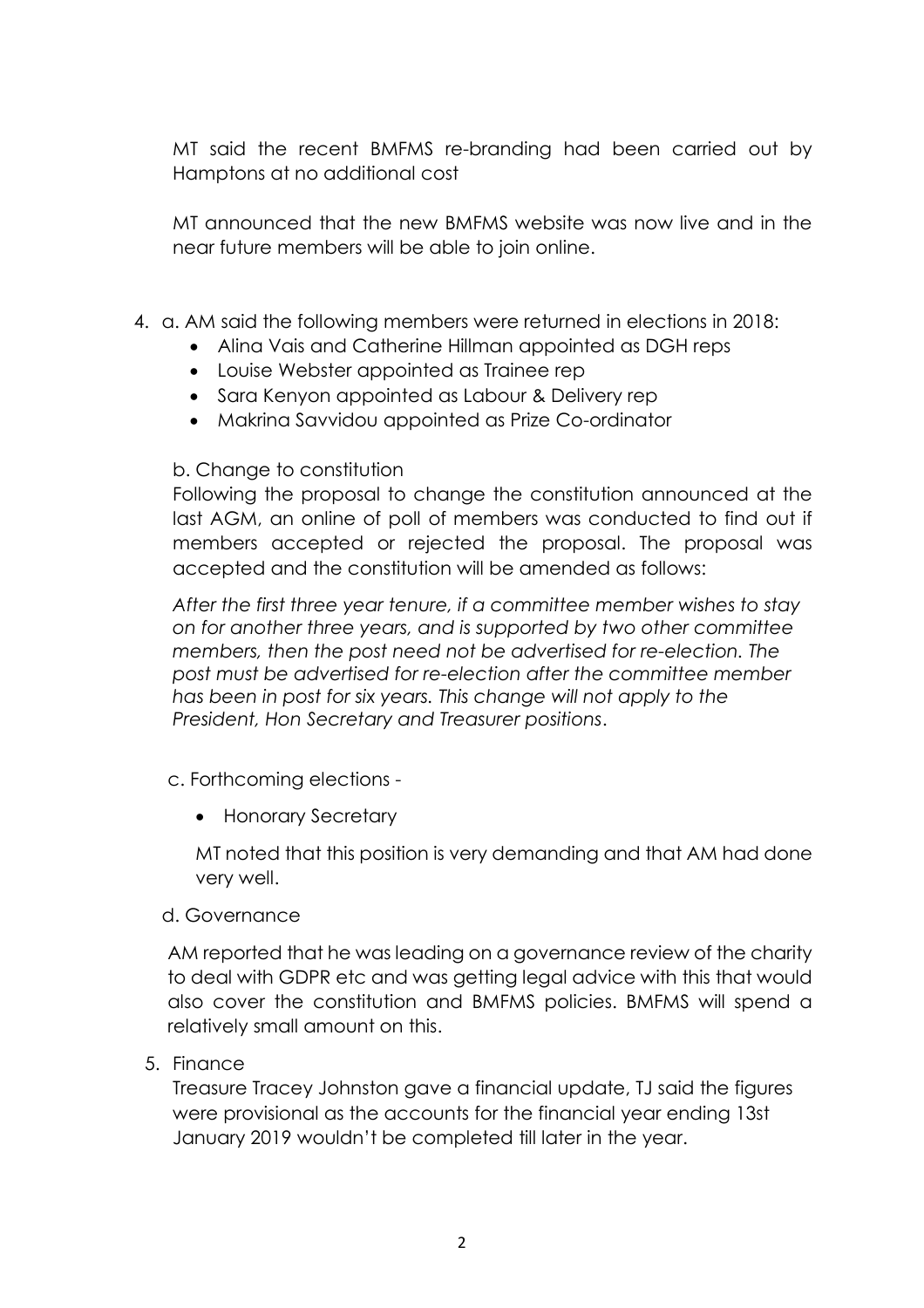Income £86 266

- Membership £28 253
- Courses £36 766
- Interest £72
- TAMBA £21 197
- Conference 2018

Expenditure £132 731

- Bursaries £69 353
- Global Health Fellowship £20 000
- CSG's £1118
- RCOG £23 473
- Website £1674
- Committee expenses £14 113
- Accountant fees £3000

TJ noted that there were no sponsors for this year's conference as sponsors had opted to sponsor the RCOG Congress that was being held in the UK this year. TJ said the final number of delegates for the 2019 BMFMS conference would be in excess of 500. TJ also noted that the income from TAMBA was their share of the joint bursary. TJ said the figures don't include £13,500 that has been spent after the year end to develop the new website. TJ said that Melissa Whitworth had done a huge amount of work on developing the website.

### 5a. Networked Maternal Medicine Service Specification

TJ said there was a big push to reduce maternal mortality and for services that address this to be commissioned nationally via maternal medicine networks, the plan was to have 12 networks based regionally. TJ said that she had received the service specification for this a week ago and had circulated it to BMFMS committee members. The committee had given it their unanimous support for the document although they felt it required a bit of tweaking. Matthew Jolly (MJ) said there was a window of opportunity to give feedback on the document. The funding was for obstetric physicians. The aim was that this approach would develop expertise that would spread out throughout the hospital and GPs. MJ said he wanted, as much as was possible, to make the specification a co-production with BMFMS and that he was also working with MOMs . He said that there was political momentum to drive this through.